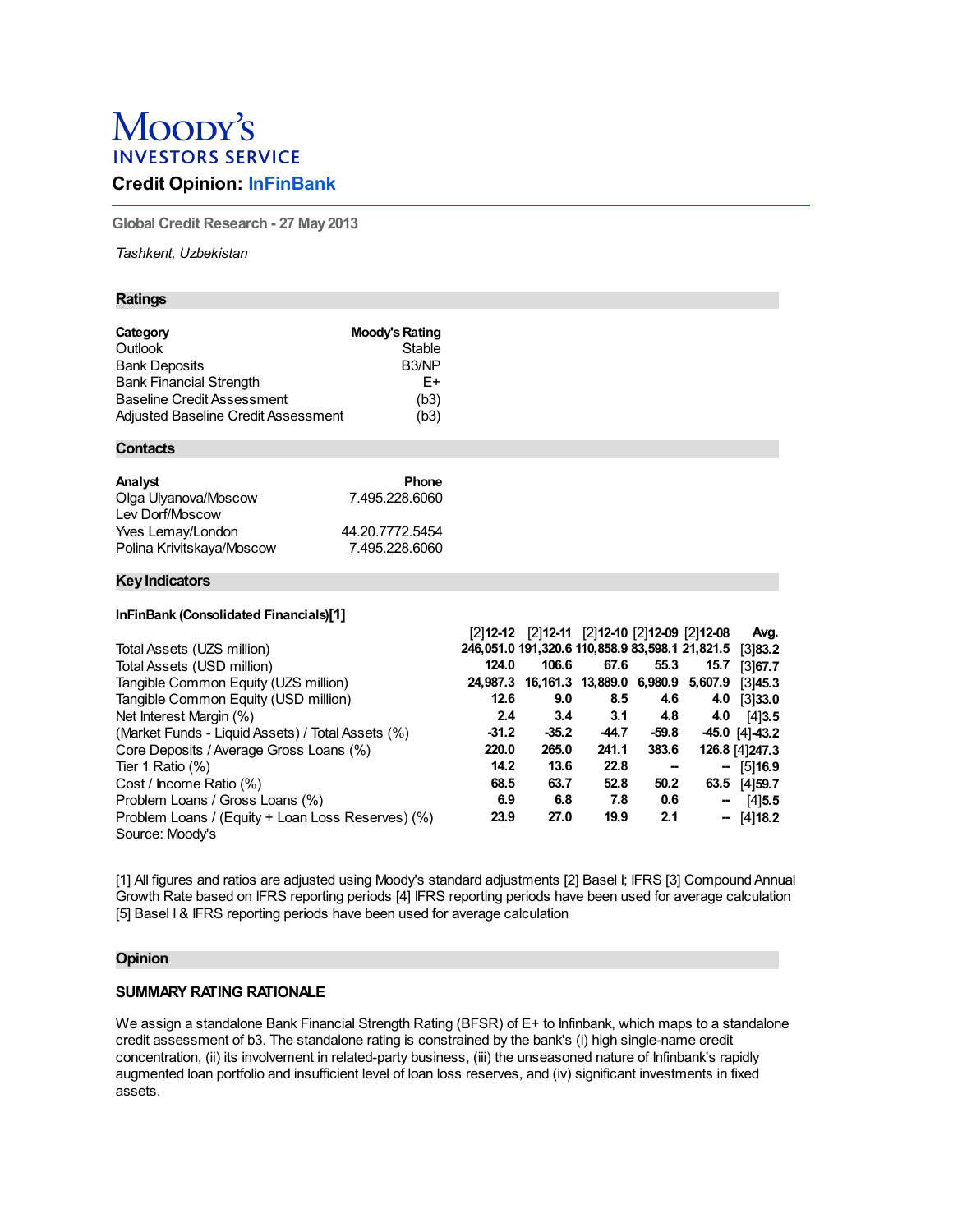At the same time, factors underpinning Infinbank's standalone rating include (i) its strong profitability and the recurring nature of its income sources, (ii) the bank's conservative liquidity position which addresses the structural weaknesses of its funding mix.

Infinbank's Global Local Currency (GLC) deposit ratings of B3/Not Prime do not incorporate any element of systemic support given the bank's limited franchise value and its low importance for the Uzbek banking system as a whole.

## **Rating Drivers**

- Involvement in related-party lending and high single-name concentration of the bank's loan portfolio
- Strong recurring profitability supported by a sizeable fee-and-commission component
- Sufficient liquidity cushion addresses the potential risks of sudden chunky withdrawals by the bank's depositors

- Capital adequacy benefits from new injections, but quality of capital is under pressure from the material level of related-party lending and investments in fixed assets

- Rapid growth of the loan book raises concerns about loan seasoning, and the loan loss reserves appear to be insufficient

#### **Rating Outlook**

All of the bank's ratings carry a stable outlook.

#### **What Could Change the Rating - Up**

Infinbank's standalone BFSR has limited upside potential at its current level. However, in the longer term, the BFSR might map to a higher standalone credit assessment, as opposed to b3 currently, if the bank were to strengthen its franchise value and increase its core business volumes while also reducing credit concentrations and lengthening the maturity of its funding base. In order to achieve higher ratings, all the conditions mentioned above would need to be accompanied by stable and sound financial fundamentals.

## **What Could Change the Rating - Down**

Negative pressure could be exerted on Infinbank's standalone ratings as a result of (i) any failure by the bank's shareholders to support the institution's rapid growth by additional capital injections, and (ii) any notable increase in concentration on either the asset or the liability side of the balance sheet (or both). Asubstantial increase in the volume of related-party business or non-core investments (such as equities or fixed assets) represents another factor that could have an adverse impact on Infinbank's ratings.

#### **DETAILED RATING CONSIDERATIONS**

Domiciled in Tashkent, Uzbekistan, Infinbank reported total IFRS assets of UZS246 billion (US\$124 million) at YE2012, an almost 30% increase from the YE2011 level, the bank's total equity grew 1.5 times in 2012 to UZS25 billion due to capitalisation of profits and fresh capital injection from its shareholders.

## INVOLVEMENT IN RELATED-PARTY LENDINGAND HIGH SINGLE-NAME CONCENTRATION OF THE BANK'S LOAN PORTFOLIO

Infinbank's ownership structure includes a number of legal entities and individual shareholders; one of these individuals (Mr F.D. Mamadjanov) owns a blocking stake in the bank (YE2012: 32.5%). We note the bank's material - albeit declining - involvement in related-party lending (YE2012: 13.2% of Tier 1 capital, YE2011: 24.5%), this level is comparable with that reported by the bank's peers in the Commonwealth of Independent States.

Single-name concentration in Infinbank's loan portfolio is high, with the aggregate credit exposure to the top 20 borrowers amounting to 76% of total gross loans or 278% of the bank's Tier 1 capital at YE2012. Industry concentration does not appear significant, with the largest exposures to the trade and manufacturing sectors (26% and 21% of total gross loans, respectively, at YE2012) being fairly well diversified internally.

#### STRONG RECURRING PROFITABILITY SUPPORTED BY SIZEABLE FEE-AND-COMMISSION COMPONENT

In 2012, Infinbank reported 3% increase in its net IFRS income which amounted to UZS6.5billion (US\$3.3 million).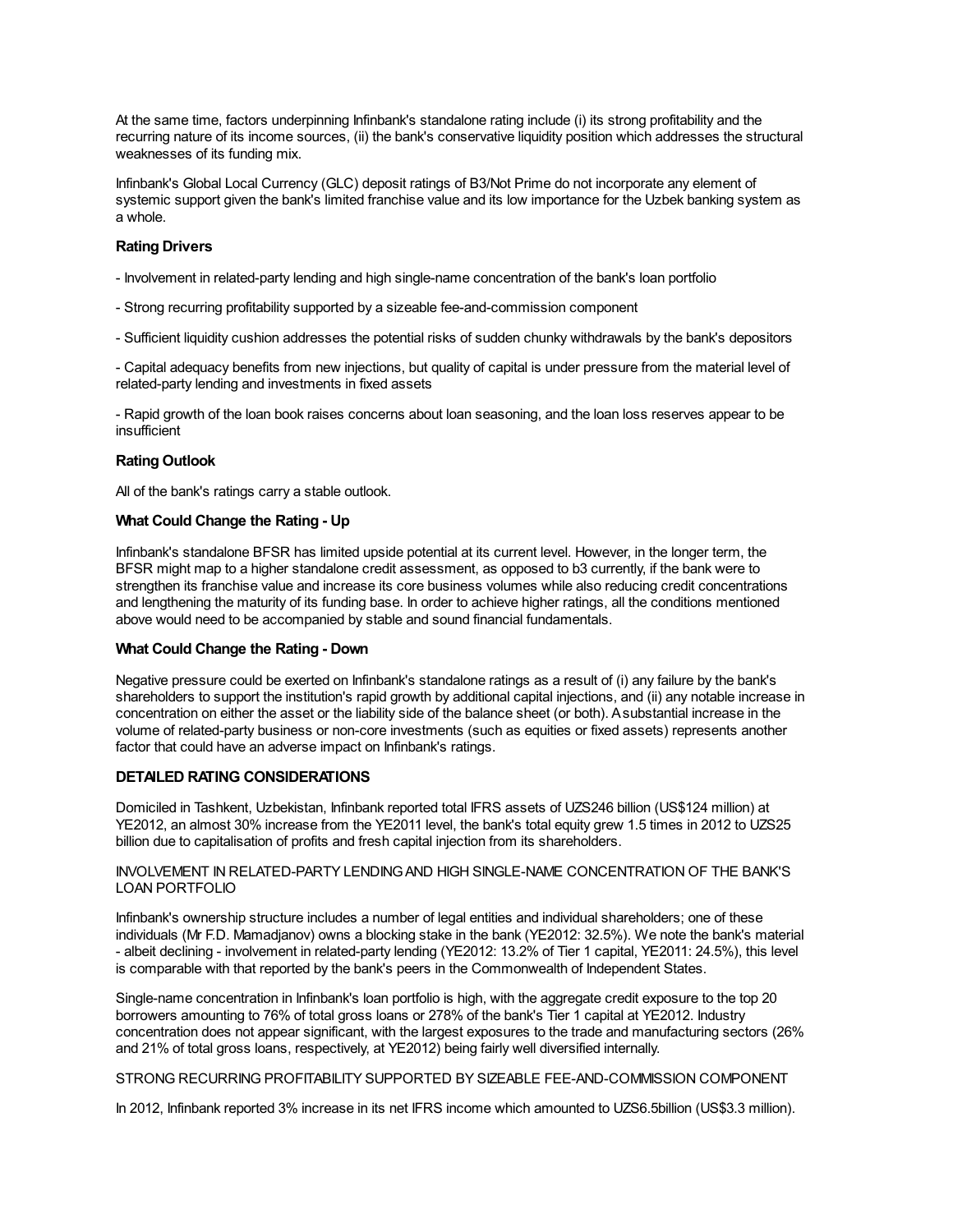The bank's profitability is supported its healthy core income generation capacity - net interest income and net fees and commissions accounted for 19% and 73% of net revenue in 2012.

The 2012 IFRS report shows that Infinbank's return on average assets (ROAA) declined to 3.0% in 2012 from 4.0% in 2011 owing to a decrease in net interest margin to 2.4% from 3.4%, respectively, which, in turn, was driven by an increase in funding costs. This dynamics is mainly a reflection of Infinbank's accounting policies whereby, being actively involved in documentary and trade finance business, and in particular - issuance of covered letters of credit, the bank accounts the cost of respective customer deposits as interest expense whereas all income on documentary business is accounted under fees-and-commission caption. According to the bank's management, this accounting policies will likely be revised starting 2013IFRS to better match income and expense on documentary business. On a positive note, Infinbank's pre-provision income increased 15% in 2012 thanks to the contribution of fees and commissions, a recurring and risk-free source of revenues. We expect Infinbank to continue demonstrating strong profitability going forward, although we caution that the bank's operations are largely concentrated on only a handful of key clients, rendering its performance vulnerable to any potential negative developments that may affect these clients' businesses or relationships with the bank.

## SUFFICIENT LIQUIDITY CUSHION ADDRESSES THE POTENTIAL RISKS OF SUDDEN CHUNKY WITHDRAWALS BY THE BANK'S DEPOSITORS

Infinbank's funding base is mainly composed of customer accounts (81% of total non-equity funding at YE2012). We note the relatively granular nature of this funding source, with no single depositor dominating and top 20 deposits together accounting for 29% of total customer funding. At the same time, short-term and "on demand" accounts represent the bulk of customer funding (at YE2012, 66% of deposits had contractual maturity of up to 1 month) . Borrowings from other banks (about 12% of total liabilities at YE2012) facilitate just a slight lengthening of the liabilities structure. Overall, approximately 43% of Infinbank's liabilities have contractual duration of more than one month at YE2012 (although the volume of stable customer balances is actually higher); therefore, the bank has to maintain a substantial liquidity cushion (48% of total assets at YE2012) to mitigate the potential risks of outflow of customer funds.

## CAPITALADEQUACY BENEFITS FROMNEW INJECTIONS, BUT QUALITYOF CAPITAL IS UNDER PRESSURE FROMTHE MATERIAL LEVELOF RELATED-PARTY LENDINGAND INVESTMENTS IN FIXED ASSETS

In 2012, Infinbank's share capital increased 81% following capitalization of retained earnings and fresh capital injections. As a result, Infinbank's Tier 1 ratio improved to 14.2% at YE2012 from 13.6% at YE2011. Infinbank's shareholders completed another capital injection in 1Q 2013 having increased the bank's share capital to UZS30 billion from UZS23.5 billion at YE2012, and more capital is likely to come later in 2013. We view positively the commitment of Infinbank's shareholders to inject capital to the bank, and we expect that regular capital contributions will be required going forward in order to bolster the bank's business expansion. On a critical note, the quality of Infinbank's capital remains under pressure from the material level of related-party lending and high investments in fixed assets (13% and 108%, respectively, of the bank's Tier 1 capital at YE2012).

#### RAPID GROWTH OF THE LOAN BOOK RAISES CONCERNS ABOUT LOAN SEASONING, AND THE LOAN LOSS RESERVES APPEAR TO BE INSUFFICIENT

As of YE2012, there were no past due non-impaired loans, as per the bank's IFRS, while its reported impaired loans increased by 35% during the year and amounted to 6.9% of total gross loans (YE2011: 6.8%). At the same time, we note the 3-year average growth rate of gross loans remained at the high level of 53%. We also caution about the low level of loan loss reserve (LLR) accumulated by Infinbank. At YE2012, the LLR covered only 22% of impaired loans (YE2011: 25%), which, in our opinion, fails to address the pace of growth of the loan book and its potential deterioration in the future, as the portfolio starts to mature. Nor does the LLR capture Infinbank's high credit risk concentrations, with its asset quality metrics being vulnerable to the performance of just a handful of large borrowers.

#### NOTE ON DATA

Unless noted otherwise, data in this report is sourced from company reports and our Banking Financial Metrics. All figures are based on our own chart of account, and are adjusted for analytical purposes. Please refer to the documents entitled "Moody's Approach to Global Standard Adjustments in the Analysis of the Financial Statements of Banks, Securities Firms and Finance Companies" and "Frequently Asked Questions: Moody's Approach to Global Standard Adjustments in the Analysis of the Financial Statements of Banks, Securities Firms and Finance Companies", both published on 19 July 2012.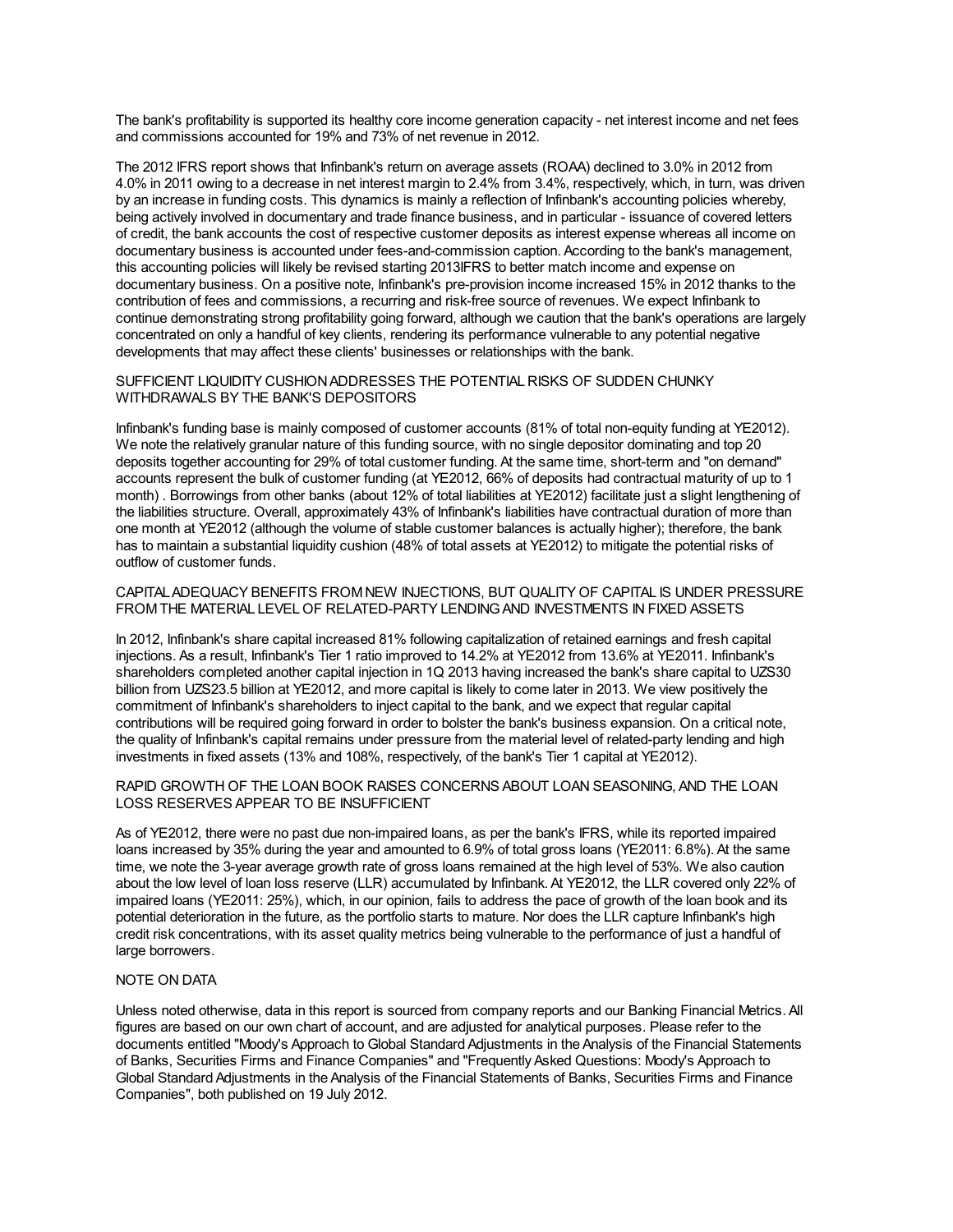## **Global Local CurrencyDeposit Rating (Joint DefaultAnalysis)**

Infinbank's Global Local Currency (GLC) Deposit Ratings of B3/Not Prime are based solely on its b3 standalone credit assessment.

#### **Foreign CurrencyDeposit Rating**

Infinbank's foreign currency deposit ratings are B3/Not Prime, in line with the bank's GLC deposit ratings.

## **ABOUT MOODY'S BANK RATINGS**

#### Bank Financial Strength Rating

Moody's Bank Financial Strength Ratings (BFSRs) represent Moody's opinion of a bank's intrinsic safety and soundness and, as such, exclude certain external credit risks and credit support elements that are addressed by Moody's Bank Deposit Ratings. BFSRs do not take into account the probability that the bank will receive such external support, nor do they address risks arising from sovereign actions that may interfere with a bank's ability to honor its domestic or foreign currency obligations. Factors considered in the assignment of BFSRs include bankspecific elements such as financial fundamentals, franchise value, and business and asset diversification. Although BFSRs exclude the external factors specified above, they do take into account other risk factors in the bank's operating environment, including the strength and prospective performance of the economy, as well as the structure and relative fragility of the financial system, and the quality of banking regulation and supervision.

#### Global Local Currency Deposit Rating

Adeposit rating, as an opinion of relative credit risk, incorporates the BFSR as well as Moody's opinion of any external support. Specifically, Moody's Bank Deposit Ratings are opinions of a bank's ability to repay punctually its deposit obligations. As such, they are intended to incorporate those aspects of credit risk relevant to the prospective payment performance of rated banks with respect to deposit obligations, which includes: intrinsic financial strength, sovereign transfer risk (in the case of foreign currency deposit ratings), and both implicit and explicit external support elements. Moody's Bank Deposit Ratings do not take into account the benefit of deposit insurance schemes which make payments to depositors, but they do recognize the potential support from schemes that may provide assistance to banks directly.

According to Moody's joint default analysis (JDA) methodology, the global local currency deposit rating of a bank is determined by the incorporation of external elements of support into the bank's Baseline Credit Assessment. In calculating the Global Local Currency Deposit rating for a bank, the JDAmethodology also factors in the rating of the support provider, in the form of the local currency deposit ceiling for a country, Moody's assessment of the probability of systemic support for the bank in the event of a stress situation and the degree of dependence between the issuer rating and the Local Currency Deposit Ceiling.

#### National Scale Rating

National scale ratings are intended primarily for use by domestic investors and are not comparable to Moody's globally applicable ratings; rather they address relative credit risk within a given country. AAaa rating on Moody's National Scale indicates an issuer or issue with the strongest creditworthiness and the lowest likelihood of credit loss relative to other domestic issuers. National Scale Ratings, therefore, rank domestic issuers relative to each other and not relative to absolute default risks. National ratings isolate systemic risks; they do not address loss expectation associated with systemic events that could affect all issuers, even those that receive the highest ratings on the National Scale.

#### Foreign Currency Deposit Rating

Moody's ratings on foreign currency bank obligations derive from the bank's local currency rating for the same class of obligation. The implementation of JDAfor banks can lead to high local currency ratings for certain banks, which could also produce high foreign currency ratings. Nevertheless, it should be noted that foreign currency deposit ratings are in all cases constrained by the country ceiling for foreign currency bank deposits. This may result in the assignment of a different, and typically lower, rating for the foreign currency deposits relative to the bank's rating for local currency obligations.

#### Foreign Currency Debt Rating

Foreign currency debt ratings are derived from the bank's local currency debt rating. In a similar way to foreign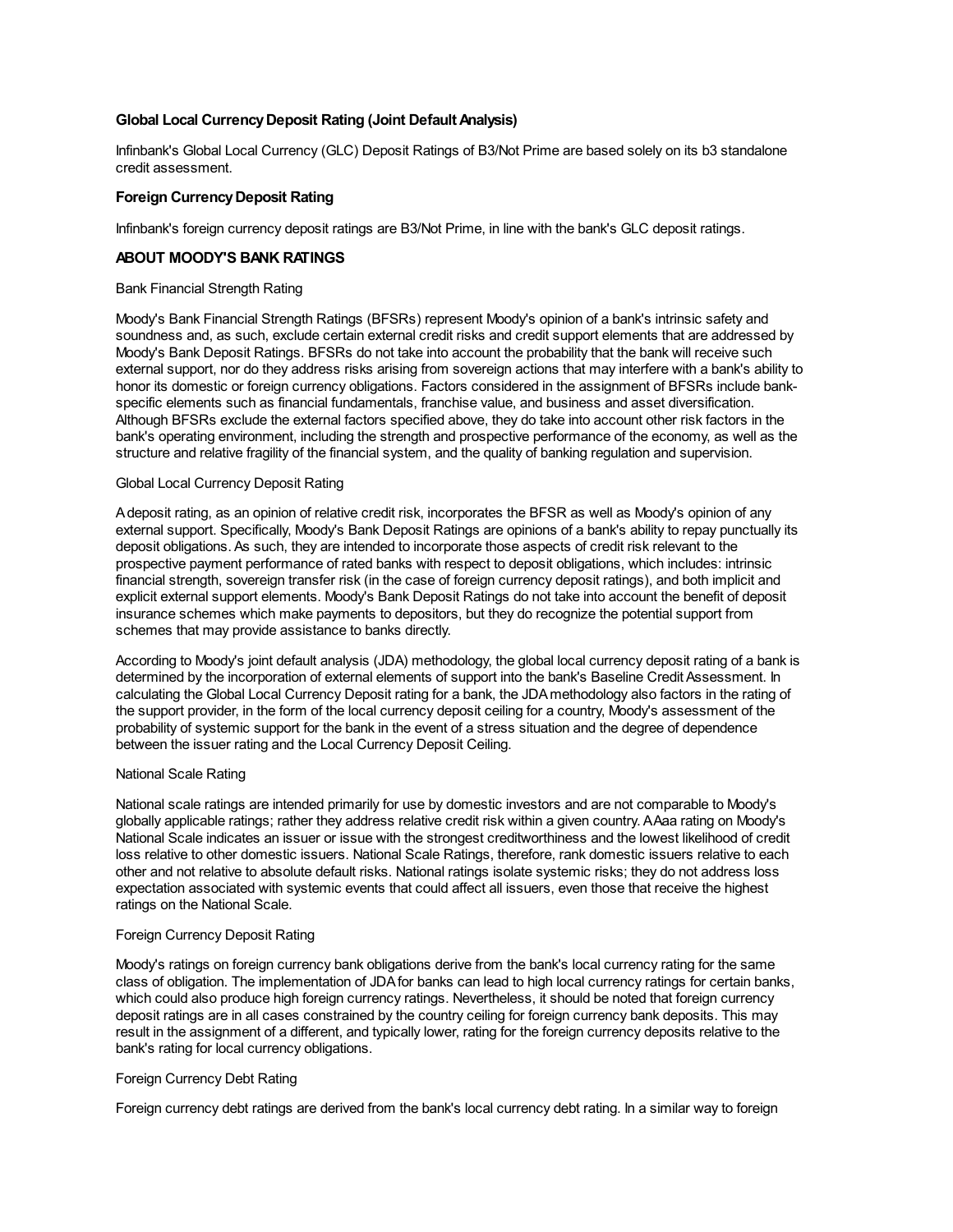currency deposit ratings, foreign currency debt ratings may also be constrained by the country ceiling for foreign currency bonds and notes; however, in some cases the ratings on foreign currency debt obligations may be allowed to pierce the foreign currency ceiling. Aparticular mix of rating factors are taken into consideration in order to assess whether a foreign currency bond rating pierces the country ceiling. They include the issuer's global local currency rating, the foreign currency government bond rating, the country ceiling for bonds and the debt's eligibility to pierce that ceiling.

About Moody's Bank Financial Strength Scorecard

Moody's bank financial strength model (see scorecard below) is a strategic input in the assessment of the financial strength of a bank, used as a key tool by Moody's analysts to ensure consistency of approach across banks and regions. The model output and the individual scores are discussed in rating committees and may be adjusted up or down to reflect conditions specific to each rated entity.

## **Rating Factors**

#### **InFinBank**

| <b>Rating Factors [1]</b>                     | A       | B | C | D | E | <b>Total Score</b> | <b>Trend</b>   |
|-----------------------------------------------|---------|---|---|---|---|--------------------|----------------|
| <b>Qualitative Factors (70%)</b>              |         |   |   |   |   | Е                  |                |
| <b>Factor: Franchise Value</b>                |         |   |   |   |   | E                  | <b>Neutral</b> |
| Market share and sustainability               |         |   |   |   | x |                    |                |
| Geographical diversification                  |         |   |   |   | X |                    |                |
| Earnings stability                            |         |   |   |   | X |                    |                |
| Earnings Diversification [2]                  |         |   |   |   |   |                    |                |
| <b>Factor: Risk Positioning</b>               |         |   |   |   |   | F                  | <b>Neutral</b> |
| Corporate Governance [2]                      |         |   |   |   | x |                    |                |
| - Ownership and Organizational Complexity     |         |   |   |   | x |                    |                |
| - Key Man Risk                                |         |   |   |   | x |                    |                |
| - Insider and Related-Party Risks             |         |   |   |   | x |                    |                |
| <b>Controls and Risk Management</b>           |         |   |   | X |   |                    |                |
| - Risk Management                             |         |   |   | x |   |                    |                |
| - Controls                                    |         |   |   | x |   |                    |                |
| <b>Financial Reporting Transparency</b>       |         |   | X |   |   |                    |                |
| - Global Comparability                        | x       |   |   |   |   |                    |                |
| - Frequency and Timeliness                    |         |   |   |   | x |                    |                |
| - Quality of Financial Information            |         |   |   | x |   |                    |                |
| <b>Credit Risk Concentration</b>              |         |   |   |   | X |                    |                |
| - Borrower Concentration                      |         |   |   |   | x |                    |                |
| - Industry Concentration                      | x       |   |   |   |   |                    |                |
| <b>Liquidity Management</b>                   |         |   |   | X |   |                    |                |
| <b>Market Risk Appetite</b>                   |         |   | x |   |   |                    |                |
| <b>Factor: Operating Environment</b>          |         |   |   |   |   | E+                 | <b>Neutral</b> |
| <b>Economic Stability</b>                     |         |   |   |   | X |                    |                |
| Integrity and Corruption                      |         |   |   |   | x |                    |                |
| <b>Legal System</b>                           |         |   |   | x |   |                    |                |
| <b>Financial Factors (30%)</b>                |         |   |   |   |   | <b>B-</b>          |                |
| <b>Factor: Profitability</b>                  |         |   |   |   |   | A                  | <b>Neutral</b> |
| PPI % Average RWA (Basel I)                   |         |   |   |   |   |                    |                |
| Net Income % Average RWA (Basel I)            |         |   |   |   |   |                    |                |
| <b>Factor: Liquidity</b>                      |         |   |   |   |   | $C+$               | <b>Neutral</b> |
| (Market Funds - Liquid Assets) % Total Assets | -46.60% |   |   |   |   |                    |                |
| <b>Liquidity Management</b>                   |         |   |   | x |   |                    |                |
| <b>Factor: Capital Adequacy</b>               |         |   |   |   |   | A                  | <b>Neutral</b> |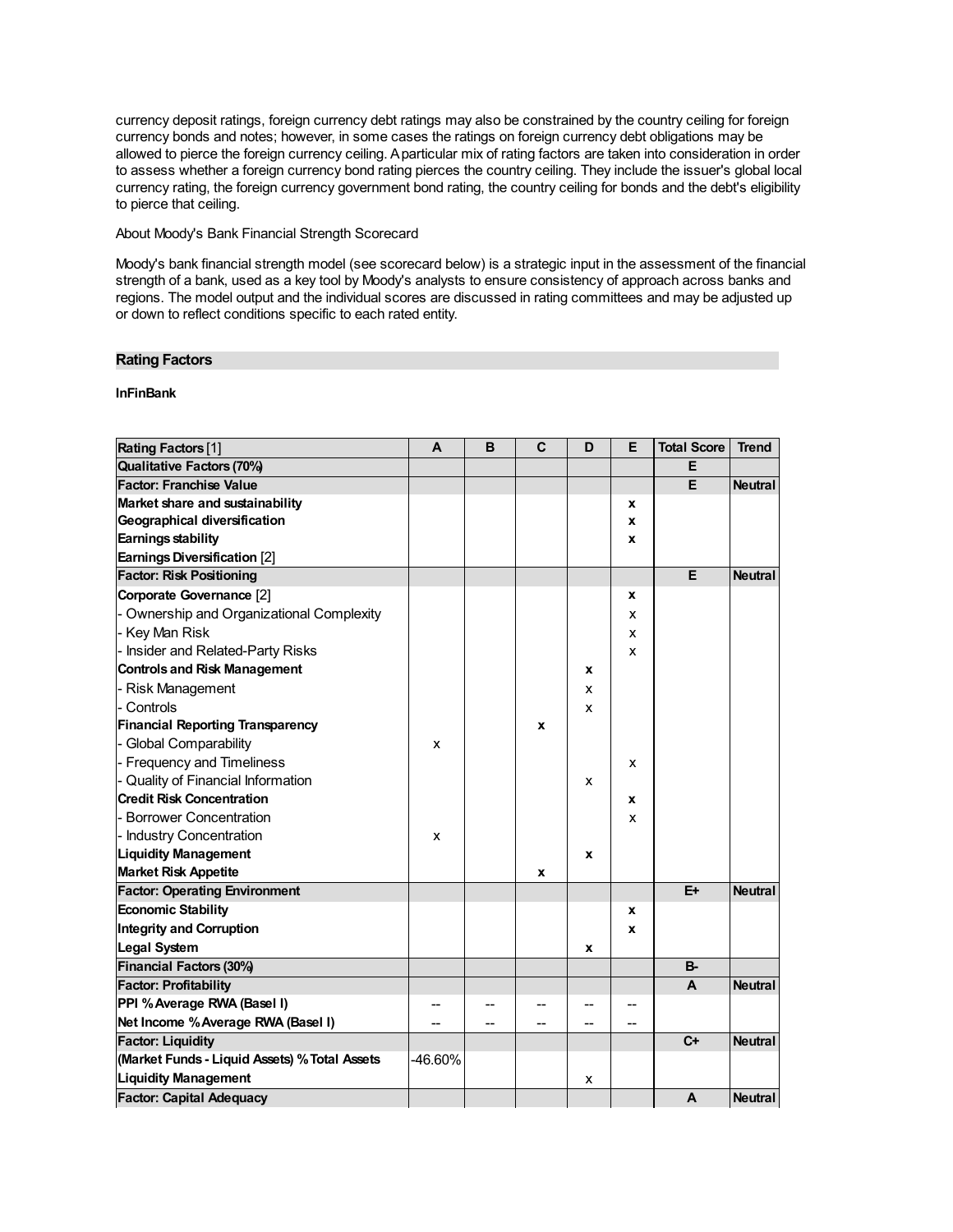| Tier 1 Ratio (%) (Basel I)                  | 18.19% |        |        |       |                |                |
|---------------------------------------------|--------|--------|--------|-------|----------------|----------------|
| Tangible Common Equity % RWA (Basel I)      | 18.18% |        |        |       |                |                |
| <b>Factor: Efficiency</b>                   |        |        |        |       | C              | <b>Neutral</b> |
| Cost / Income Ratio                         |        |        | 55.68% |       |                |                |
| <b>Factor: Asset Quality</b>                |        |        |        |       | C              | <b>Neutral</b> |
| <b>Problem Loans % Gross Loans</b>          |        |        |        | 5.08% |                |                |
| <b>Problem Loans % (Equity + LLR)</b>       |        | 16.34% |        |       |                |                |
| Lowest Combined Financial Factor Score (9%) |        |        |        |       | C              |                |
| <b>Economic Insolvency Override</b>         |        |        |        |       | <b>Neutral</b> |                |
| <b>Aggregate BFSR Score</b>                 |        |        |        |       | D              |                |
| <b>Aggregate BCA Score</b>                  |        |        |        |       | ba2            |                |
| <b>Assigned BFSR</b>                        |        |        |        |       | E+             |                |
| <b>Assigned BCA</b>                         |        |        |        |       | b1             |                |

[1] - Where dashes are shown for a particular factor (or sub-factor), the score is based on non-public information. [2] - Ablank score under Earnings Diversification or Corporate Governance indicates the risk is neutral.



© 2013 Moody's Investors Service, Inc. and/or its licensors and affiliates (collectively, "MOODY'S"). All rights reserved.

**CREDIT RATINGS ISSUED BY MOODY'S INVESTORS SERVICE, INC. ("MIS")AND ITSAFFILIATESARE MOODY'S CURRENT OPINIONS OF THE RELATIVE FUTURE CREDIT RISK OF ENTITIES, CREDIT COMMITMENTS, OR DEBT OR DEBT-LIKE SECURITIES,AND CREDIT RATINGSAND RESEARCH PUBLICATIONS PUBLISHED BY MOODY'S ("MOODY'S PUBLICATIONS") MAY INCLUDE MOODY'S CURRENT OPINIONS OF THE RELATIVE FUTURE CREDIT RISK OF ENTITIES, CREDIT COMMITMENTS, OR DEBT OR DEBT-LIKE SECURITIES. MOODY'S DEFINES CREDIT RISKAS THE RISK THAT AN ENTITY MAY NOT MEET ITS CONTRACTUAL, FINANCIAL OBLIGATIONSAS THEY COME DUEANDANY ESTIMATED FINANCIAL LOSS IN THE EVENT OF DEFAULT. CREDIT RATINGS DO NOT ADDRESSANY OTHER RISK, INCLUDING BUT NOT LIMITED TO: LIQUIDITY RISK, MARKET VALUE RISK, OR PRICE VOLATILITY. CREDIT RATINGSAND MOODY'S OPINIONS INCLUDED IN MOODY'S PUBLICATIONSARE NOT STATEMENTS OF CURRENT OR HISTORICAL FACT. CREDIT RATINGSAND MOODY'S PUBLICATIONS DO NOT CONSTITUTE OR PROVIDE INVESTMENT OR FINANCIALADVICE,AND CREDIT RATINGSAND MOODY'S PUBLICATIONSARE NOT AND DO NOT PROVIDE RECOMMENDATIONS TO PURCHASE, SELL, OR HOLD PARTICULAR SECURITIES. NEITHER CREDIT RATINGS NOR MOODY'S PUBLICATIONS COMMENT ON THE SUITABILITY OFAN INVESTMENT FORANY PARTICULAR INVESTOR. MOODY'S ISSUES ITS CREDIT RATINGSAND PUBLISHES MOODY'S PUBLICATIONS WITH THE EXPECTATIONAND UNDERSTANDING THAT EACH INVESTOR WILL MAKE ITS OWN STUDYAND EVALUATION OF EACH SECURITY THAT IS UNDER CONSIDERATION FOR PURCHASE, HOLDING, OR SALE.**

ALL INFORMATION CONTAINED HEREIN IS PROTECTED BY LAW, INCLUDING BUT NOT LIMITED TO, COPYRIGHT LAW, AND NONE OF SUCH INFORMATION MAY BE COPIED OR OTHERWISE REPRODUCED, REPACKAGED, FURTHER TRANSMITTED, TRANSFERRED, DISSEMINATED, REDISTRIBUTED OR RESOLD, OR STORED FOR SUBSEQUENT USE FOR ANY SUCH PURPOSE, IN WHOLE OR IN PART, INANY FORMOR